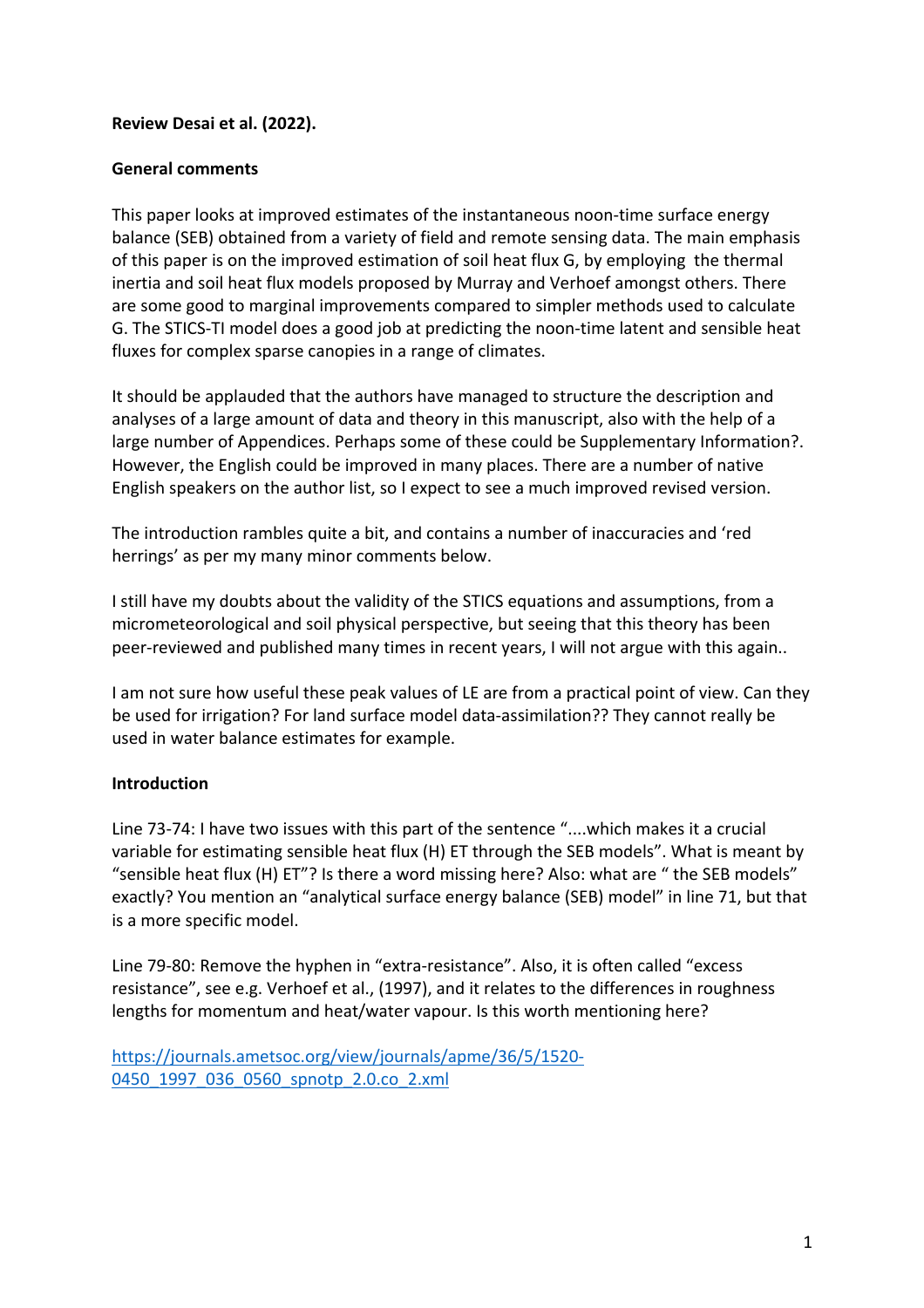Line 83: how is the aerodynamic conductance (gA) related to the extra resistance? According to the Appendix it is not, so is all this discussion here about roughness lengths, aerodynamic and thermodynamic temperatures etc. simply a distraction?

Line 86-87: replace "heat conductance" by "thermal conductivity". This sentence is not fully correct, because soil thermal properties themselves depend on soil moisture content.

Line 87-89: Quoting these values is okay, but you need to make clear over what time period these are. Are these instantaneous values, or daily averages?

Line 99 -102: You seem to be comparing apples and pears here? I.e., a mechanistic G model with an analytical SEB model? This feels a bit contrived.

Line 103: What is meant with "Recognizing the significant conclusions of..". ? Did you mean "Based on/in light of the conclusions.."?

Line 105: What exactly is meant by "...complement the overarching gaps in SEB modelling"? Line 107: Is an "analytical ET model" the same as a "SEB-model'? ("new coupled G-SEB model"). And how does this fit with "Remote sensing-based ET models". The whole introduction has been written in this very woolly fashion.

Line 117: "...any information of deep soil temperature or daily temperature amplitude". Do we need deep soil temperature to calculate an estimate of G? Also: what temperature amplitude are you actually referring to here?

Line 127-128: ..."When LE is reduced due to soil moisture dry-down and water stress, both G and TS tend to show rapid rise".. A rapid rise over what period? During the day? A season a year? Multiple years? Another illustration of the imprecise language used throughout this manuscript.

Line 133: What is meant by "day-night TS"? Is this day minus night TS? Is this not the same as amplitude (x 2)?

Line 135: It should be "has so far"

Line 157-158: What are these "contemporary empirical models'? Also: Later on you say that you are not comparing to SEB models (line 167). Then why exactly were these discussed in so much detail in the introduction?

Line 162: Most of the readers will not have heard of mulga vegetation. Can you explain it briefly between brackets?

## **2 Study area and datasets**

Line 173: "The present study was conducted at nine flux tower sites". To me this means that you were running your models while being physically based at these sites. Can you not say".. used data from nine flux tower sites.."?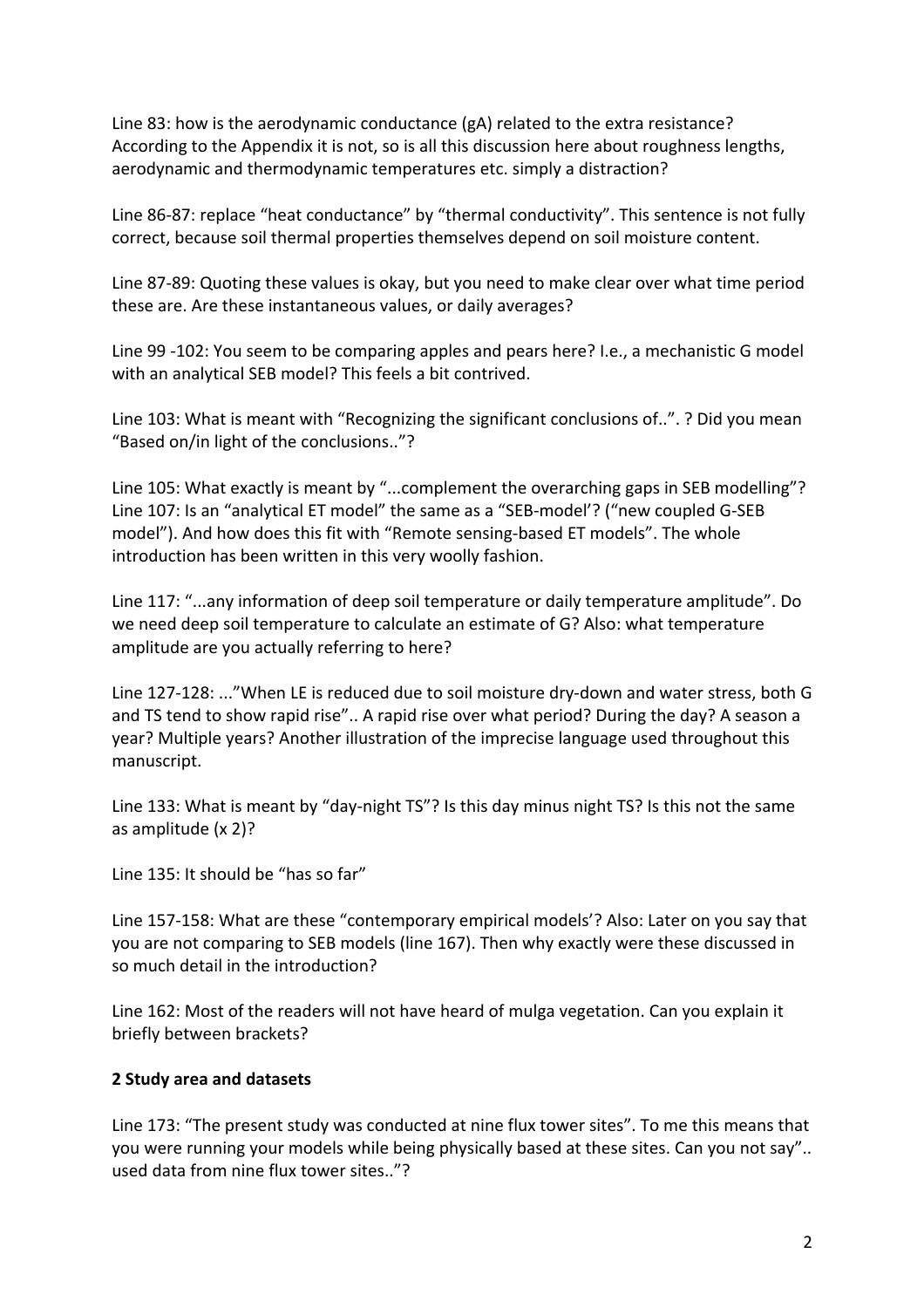Line 181-182: Did you mean "The fetch-to-height ratios of EC towers ? and what is meant with "representing 90% of fetch area". Please read a paper or 2 on these topics and express it properly. Perhaps you meant that 90% of the vegetated area was within the footprint of the mast? Or something along those lines?

Line 192: This reads as if there were 4 towers in total.. .

Line 195: "on privately owned land". Is this relevant??

Line 227: What does it mean "SEB measurements were carried out"..? Did you mean EC measurements? Or Rn too? Certainly not G because one can't measure this above ground. Line 228-231: These measurements heights mean nothing if you don't also give the vegetation heights...

Line 236: soil temperature at what depths?

Line 256: What is meant by "noon-night land surface temperature" and why is this not apparent from the entries in Table 2? Why not just say "LST at 1.30pm and am"?

Line 269: Why exactly do you need land surface emissivity and albedo for that matter? I guess to calculate Rn? You need to refer forward to Chapter 3 then, or describe the methods first, then the data?

Line 296: What are "moisture constants"?

Line 290: there is a long list here of 5 noteworthy features of the STICS-TI model, but some of them are phrased inaccurately and it is hard to picture what is actually meant, because the theory has not yet been presented... Maybe describe the theory first?

Line 308-309: what exactly is meant by "surface soil temperature amplitude (within 0.1 m from the soil top"? Is this any soil temperature between the soil surface at 10 cm depth? Or the integrated/average soil temperature?

Line 310: I thought it was 1.30?

Line 327-328: ... "decreases with depth to become close to zero until the damping depth where soil temperature is almost invariant through day-night called deep soil temperature". This is not my soil physical understanding? The amplitude is still 30% or so at damping depth?

Line 339-340: ..." TSTmin is thus close to deep soil temperature as well as minimum soil temperature of other sub-surface soil layers" . What evidence do you have for this statement? I am not sure that this (always) holds?

Line 340-342:.. "Both TSTmin and TSTmax represent ....lower and upper boundary conditions of soil heat flux conducting through topsoil at noontime" I do not understand this statement? The soil heat flux will be determined by the gradient in soil temperatures at two depths, at the same time??